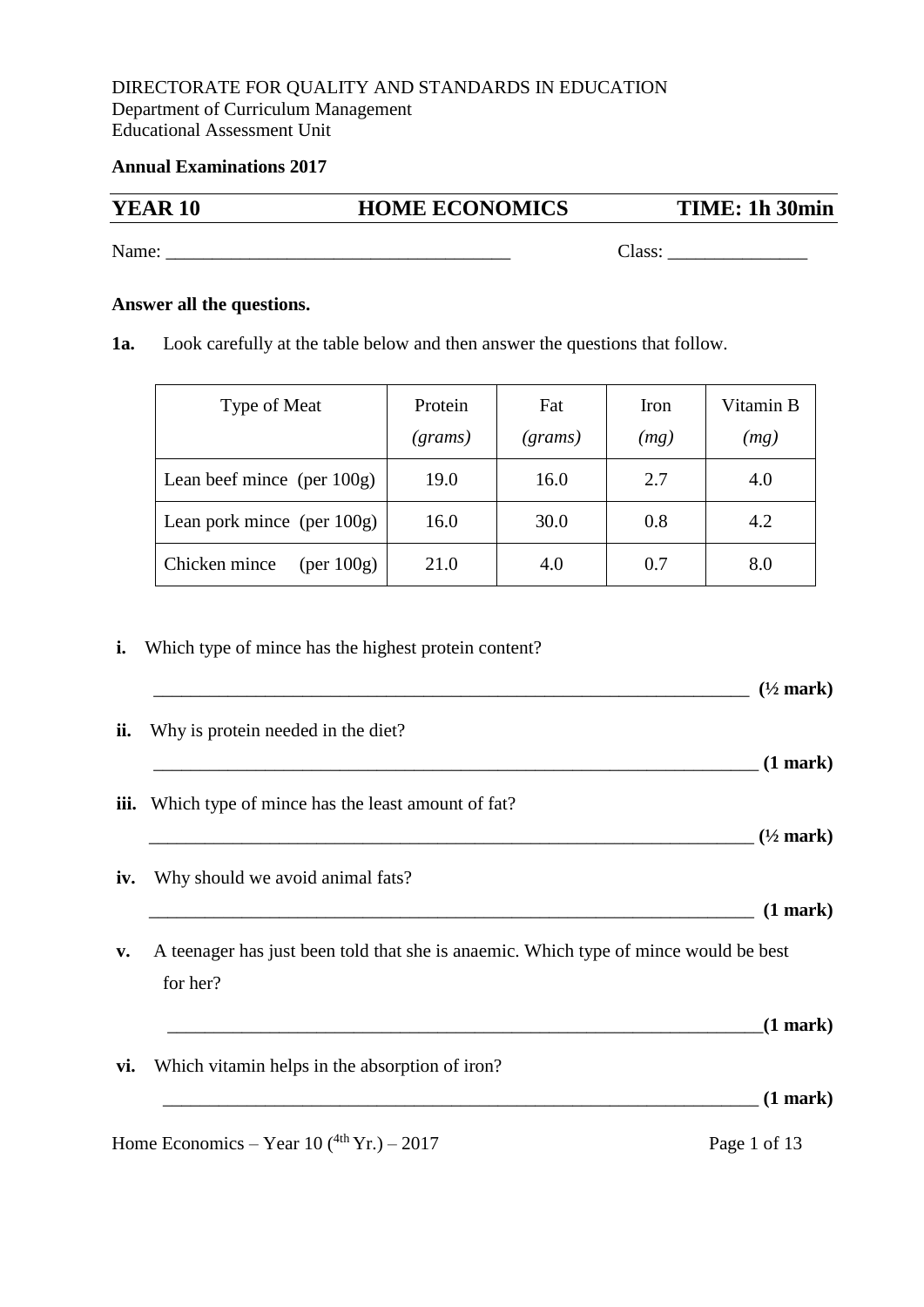| vii. | intake?                    | Which type of mince would you choose if you wanted to increase your Vitamin B                                                                                                                         |               |
|------|----------------------------|-------------------------------------------------------------------------------------------------------------------------------------------------------------------------------------------------------|---------------|
|      |                            | $(1/2 \text{ mark})$                                                                                                                                                                                  |               |
|      |                            | viii. Why is Vitamin B necessary in the body?<br><u> 1999 - Jan Samuel Barbara, marka a shekara ta 1999 - An tsara tsa a shekara tsa 1999 - An tsa a shekara tsa 1</u>                                | $(1$ mark $)$ |
| bi.  |                            | A friend who is an athlete will be joining you for lunch at your house.                                                                                                                               |               |
|      | you choose?                | You will be preparing a meat pie for lunch. Which type of mince would                                                                                                                                 |               |
|      |                            | Give two reasons for your choice of mince.                                                                                                                                                            |               |
|      |                            |                                                                                                                                                                                                       | (1 mark)      |
|      | <b>Reasons for Choice:</b> |                                                                                                                                                                                                       |               |
|      |                            |                                                                                                                                                                                                       | (4 marks)     |
| bii. |                            | Suggest an interesting healthy dessert that you could serve with the meat pie.                                                                                                                        |               |
|      |                            | <u> 1989 - Johann John Stone, mars eta bat eta bat eta bat eta bat eta bat eta bat eta bat eta bat eta bat eta b</u><br>biii. Name two nutrients found in the dessert that you have suggested in bii. | (1 mark)      |
|      |                            |                                                                                                                                                                                                       |               |
|      |                            | <u> 2000 - Andrea Andrew Maria (h. 1888).</u>                                                                                                                                                         | (1 mark)      |
|      |                            | 2. One of the main components of the Healthy Plate is the fruit section.                                                                                                                              |               |
|      |                            | a. Give two examples of stone fruit and two examples of citrus fruit.                                                                                                                                 | $(2$ marks)   |
|      | <b>Stone fruit</b>         |                                                                                                                                                                                                       |               |

Page 2 of 13 Home Economics – Year  $10(^{4th}Yr.) - 2017$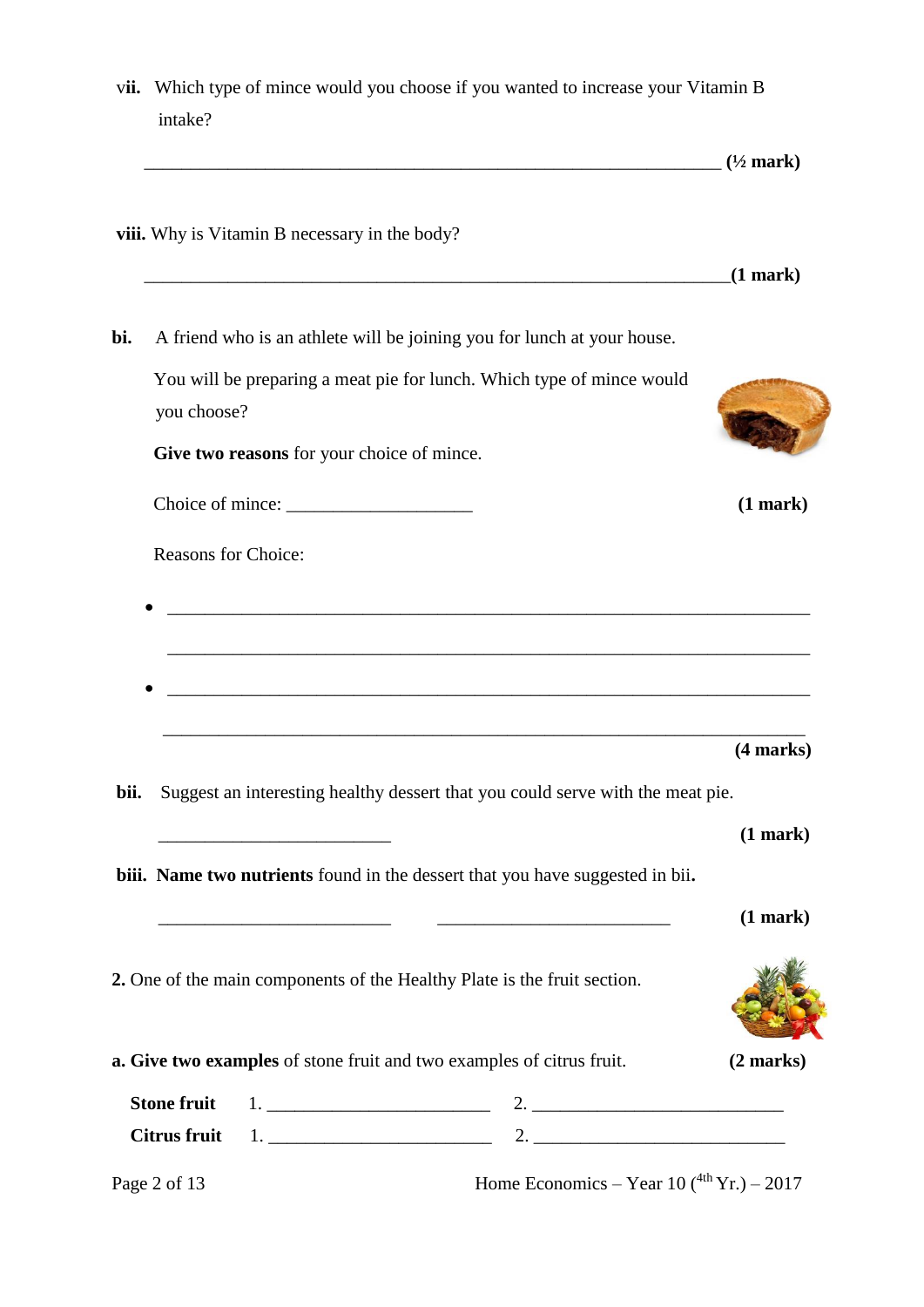| <b>b.</b> Why is it important to include fruit in our diet?                                                                                                                                                                                         |                     |
|-----------------------------------------------------------------------------------------------------------------------------------------------------------------------------------------------------------------------------------------------------|---------------------|
|                                                                                                                                                                                                                                                     |                     |
|                                                                                                                                                                                                                                                     | (1 mark)            |
| c. List two nutrients which are found in fruit.                                                                                                                                                                                                     |                     |
|                                                                                                                                                                                                                                                     | $(2 \text{ marks})$ |
| d. Matthew a thirteen-year-old student has learnt at school about the importance of fruit.<br>Suggest two ways how Matthew can include fruit in his daily diet.<br>,我们也不会有什么。""我们的人,我们也不会有什么?""我们的人,我们也不会有什么?""我们的人,我们也不会有什么?""我们的人,我们也不会有什么?""我们的人 |                     |
| e. What should Matthew keep in mind when buying fruit? Mention two factors.                                                                                                                                                                         | $(2 \text{ marks})$ |
|                                                                                                                                                                                                                                                     |                     |
|                                                                                                                                                                                                                                                     | $(2 \text{ marks})$ |
| f. Whilst Matthew was shopping with his grandpa in a supermarket, he came across a sales<br>person who was promoting a selection of organic fruit.                                                                                                  |                     |
| State a difference between organic fruit, and fruit grown in a traditional manner.                                                                                                                                                                  |                     |
| g. Fruit can be altered or changed by the use of GMO's. What does GMO stand for?                                                                                                                                                                    | (1 mark)            |
|                                                                                                                                                                                                                                                     | (1 mark)            |

Home Economics – Year  $10(^{4th}Yr.) - 2017$  Page 3 of 13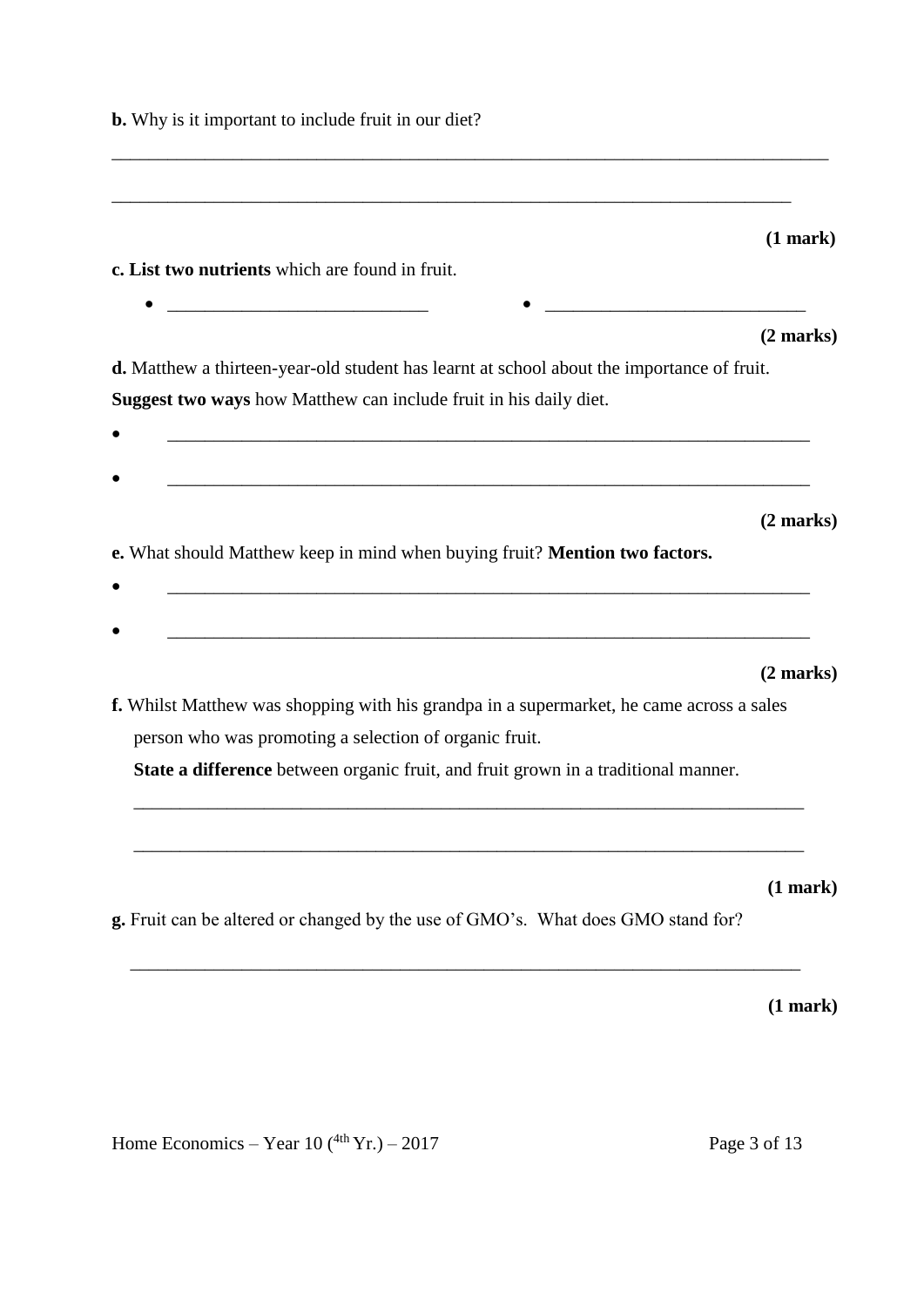| The dietary guidelines suggest that to flavour food salt is replaced with fresh |                                                                                                                                                     |
|---------------------------------------------------------------------------------|-----------------------------------------------------------------------------------------------------------------------------------------------------|
| herbs and spices.                                                               |                                                                                                                                                     |
| Give one reason for this guideline.                                             |                                                                                                                                                     |
|                                                                                 | (2 marks)                                                                                                                                           |
|                                                                                 | <b>b.</b> Suggest two other ways how we can reduce the amount of salt when preparing family                                                         |
|                                                                                 |                                                                                                                                                     |
|                                                                                 |                                                                                                                                                     |
|                                                                                 |                                                                                                                                                     |
|                                                                                 |                                                                                                                                                     |
|                                                                                 | (2 marks)                                                                                                                                           |
|                                                                                 |                                                                                                                                                     |
| family meals.                                                                   |                                                                                                                                                     |
| <b>Herbs</b>                                                                    | <b>Spices</b>                                                                                                                                       |
|                                                                                 |                                                                                                                                                     |
|                                                                                 |                                                                                                                                                     |
|                                                                                 |                                                                                                                                                     |
|                                                                                 |                                                                                                                                                     |
|                                                                                 | (3 marks)                                                                                                                                           |
|                                                                                 |                                                                                                                                                     |
|                                                                                 |                                                                                                                                                     |
|                                                                                 |                                                                                                                                                     |
|                                                                                 | meals.<br>List three herbs and three spices commonly used to flavour food when preparing<br>cii. Name a Vitamin usually found in fresh green herbs. |

**4a**. Paul is at home recovering from influenza. A person who is recovering from sickness is

known as a  $\equiv$ 



**(½ mark)**

Page 4 of 13 Home Economics – Year 10 ( $^{4th}$  Yr.) – 2017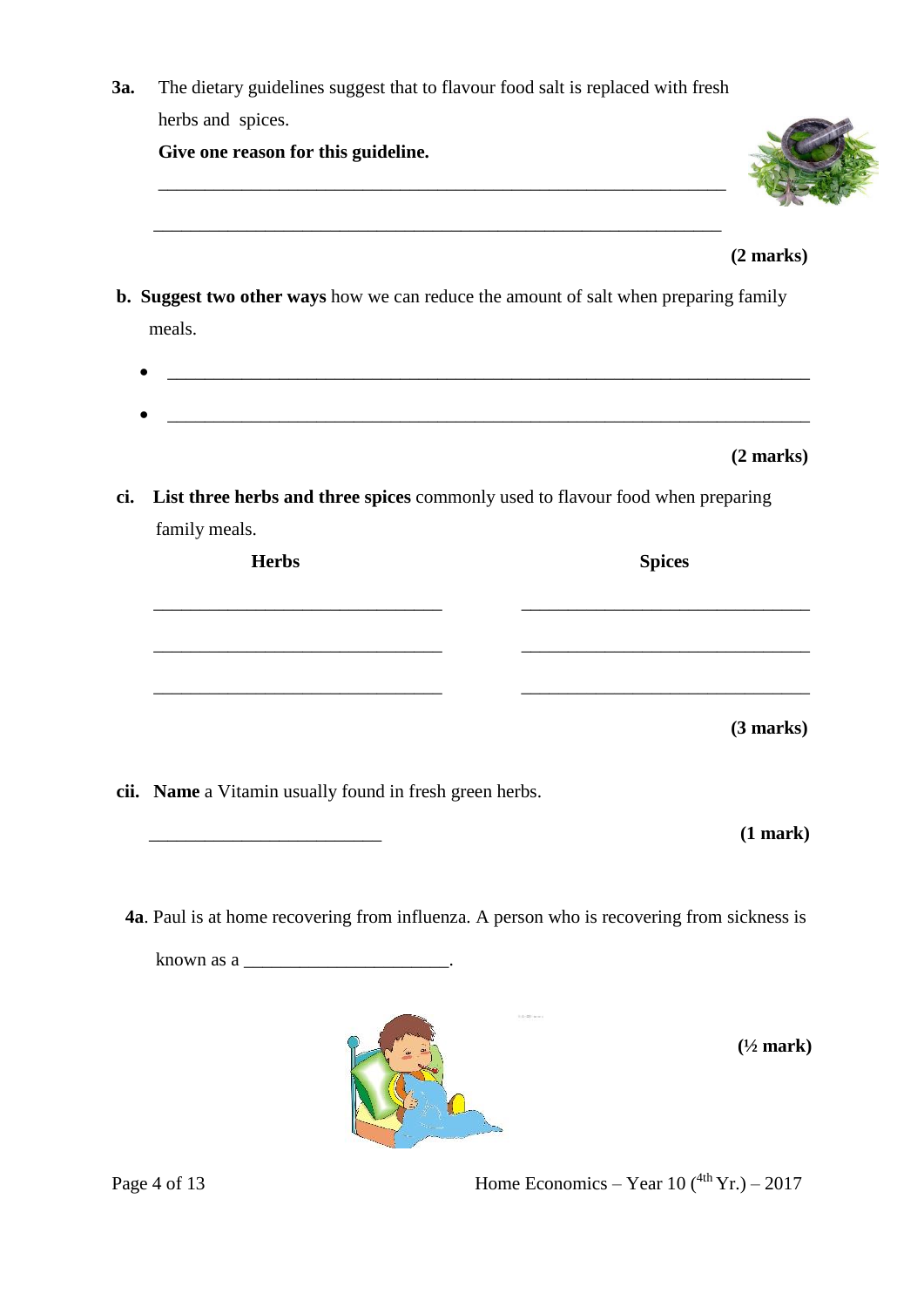**b.** The doctor has advised him to avoid certain foods and eat more of other foods which could help him recover better.

| Pies | Egg    |      |       | Vegetable   Fruit   Chocolate   Chips   Steamed   Chicken   Pizza   Stewed |      |  |       |
|------|--------|------|-------|----------------------------------------------------------------------------|------|--|-------|
|      | Bacon  | soup | salad | muffin                                                                     | fish |  | apple |
|      | Burger |      |       |                                                                            |      |  |       |
|      |        |      |       |                                                                            |      |  |       |

The following is a list of foods. **Place each food** under the correct heading.

| Foods to avoid | Healthy foods |
|----------------|---------------|
|                |               |
|                |               |
|                |               |
|                |               |
|                |               |
|                |               |

**(5 marks)**

**c.** Why is it important that Paul drinks plenty of fluids especially water?

## **(1 mark)**

**d.** When planning meals for anyone recovering from an illness it is important to keep in mind certain basic rules.

\_\_\_\_\_\_\_\_\_\_\_\_\_\_\_\_\_\_\_\_\_\_\_\_\_\_\_\_\_\_\_\_\_\_\_\_\_\_\_\_\_\_\_\_\_\_\_\_\_\_\_\_\_\_\_\_\_\_\_\_\_\_\_\_\_\_\_\_\_

\_\_\_\_\_\_\_\_\_\_\_\_\_\_\_\_\_\_\_\_\_\_\_\_\_\_\_\_\_\_\_\_\_\_\_\_\_\_\_\_\_\_\_\_\_\_\_\_\_\_\_\_\_\_\_\_\_\_\_\_\_\_\_\_\_\_\_\_\_

\_\_\_\_\_\_\_\_\_\_\_\_\_\_\_\_\_\_\_\_\_\_\_\_\_\_\_\_\_\_\_\_\_\_\_\_\_\_\_\_\_\_\_\_\_\_\_\_\_\_\_\_\_\_\_\_\_\_\_\_\_\_\_\_\_\_\_\_\_\_\_\_\_\_\_

**Give a reason** for each of the following rules.

- 1. Meals should be light, and easy to eat.
- 2. Serving should be attractive with a variety of colour and texture.
- 3. Careful attention should be given to the preparation and serving of food.

\_\_\_\_\_\_\_\_\_\_\_\_\_\_\_\_\_\_\_\_\_\_\_\_\_\_\_\_\_\_\_\_\_\_\_\_\_\_\_\_\_\_\_\_\_\_\_\_\_\_\_\_\_\_\_\_\_\_\_\_\_\_\_\_\_\_\_\_\_ **(3 marks)**

Home Economics – Year  $10(^{4th}Yr.) - 2017$  Page 5 of 13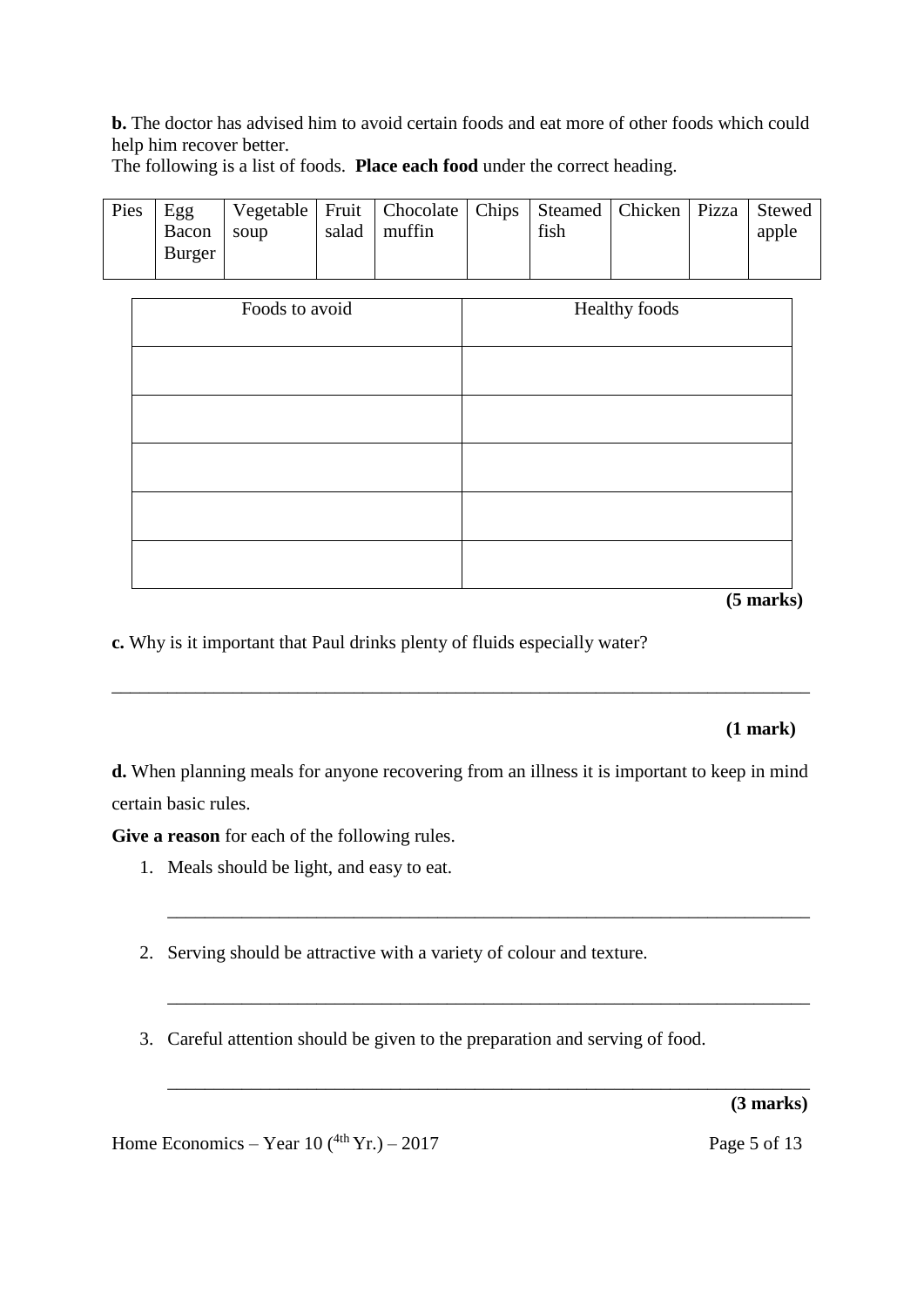**5a.** Luca is a forty-year-old man who suffers from lactose intolerance.

**i.** Define the term lactose intolerance.

**(1 mark)**

**ii. Mention two food items** that Luca cannot eat or drink.

\_\_\_\_\_\_\_\_\_\_\_\_\_\_\_\_\_\_\_\_\_\_\_\_\_\_\_\_ \_\_\_\_\_\_\_\_\_\_\_\_\_\_\_\_\_\_\_\_\_\_\_\_\_\_\_\_

\_\_\_\_\_\_\_\_\_\_\_\_\_\_\_\_\_\_\_\_\_\_\_\_\_\_\_\_\_\_\_\_\_\_\_\_\_\_\_\_\_\_\_\_\_\_\_\_\_\_\_\_\_\_\_\_\_\_\_\_\_\_\_\_\_\_\_\_\_\_\_\_\_\_\_

\_\_\_\_\_\_\_\_\_\_\_\_\_\_\_\_\_\_\_\_\_\_\_\_\_\_\_\_\_\_\_\_\_\_\_\_\_\_\_\_\_\_\_\_\_\_\_\_\_\_\_\_\_\_\_\_\_\_\_\_\_\_\_\_\_\_\_\_\_\_\_\_\_\_\_

 $(1/2 x 2 = 1 mark)$ 

**iii**. Luca has asked for your help in preparing a menu for dinner. What would you suggest as a starter, main meal and a dessert?

**Starter:** \_\_\_\_\_\_\_\_\_\_\_\_\_\_\_\_\_\_\_\_\_\_\_\_\_\_\_\_\_\_

**Main meal:** \_\_\_\_\_\_\_\_\_\_\_\_\_\_\_\_\_\_\_\_\_\_\_\_\_\_

Dessert:

**(1 x 3 = 3 marks)**

**iv.** Luca's diet may be lacking from a particular nutrient. **Which nutrient** may be lacking in Luca's diet?

\_\_\_\_\_\_\_\_\_\_\_\_\_\_\_\_\_\_\_\_\_\_\_\_\_\_\_\_\_\_\_\_ **(1 mark)**

**v. State two types of food** which Luca can consume to have an adequate amount of the nutrient mentioned in (iv).

 $\bullet$   $\_\_\_\_\_\_\_\_$ 

 $(1/2 x 2 = 1 mark)$ 

Page 6 of 13 Home Economics – Year 10  $(^{4th}$  Yr.) – 2017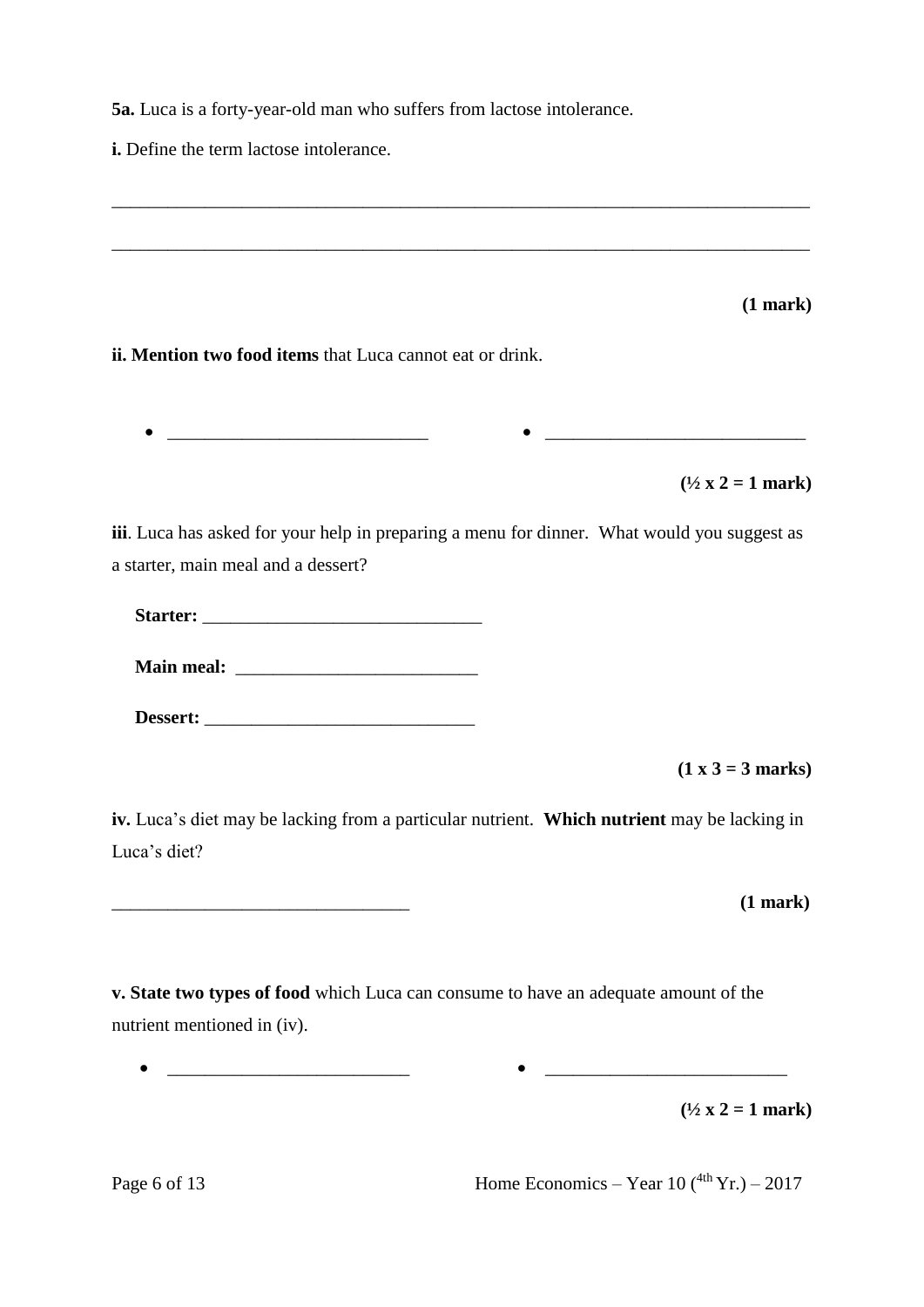$\bullet$   $\overbrace{\phantom{xx}$   $\phantom{xx}$   $\phantom{xx}$   $\phantom{xx}$   $\phantom{xx}$   $\phantom{xx}$   $\phantom{xx}$   $\phantom{xx}$   $\phantom{xx}$   $\phantom{xx}$   $\phantom{xx}$   $\phantom{xx}$   $\phantom{xx}$   $\phantom{xx}$   $\phantom{xx}$   $\phantom{xx}$   $\phantom{xx}$   $\phantom{xx}$   $\phantom{xx}$   $\phantom{xx}$   $\phantom{xx}$   $\phantom{xx}$   $\phantom{xx}$   $\phantom{xx$ 

**c.** You feel that one of your school friends has an eating disorder. What would you do?

**d. Identify three professional persons** who can be of help to teenagers who have an eating disorder.

Home Economics – Year  $10(^{4th}Yr.) - 2017$  Page 7 of 13

**i.** List **one** consideration he should keep in mind when eating out.

**b.** Paul suffers from a nut allergy. He needs to be extra careful when eating.

**ii**. List **one** consideration he should keep in mind when shopping for food.

- **6.** Eating disorders have long been associated with the eating habits of teenagers and adults.
- 
- disorders in teenagers.  $\mathcal{L}_\text{max}$
- 

\_\_\_\_\_\_\_\_\_\_\_\_\_\_\_\_\_\_\_\_\_\_\_\_\_\_\_\_\_\_\_\_\_\_\_\_\_\_\_\_\_\_\_\_\_\_\_\_\_\_\_\_\_\_\_\_\_\_\_\_\_\_\_\_\_\_\_\_\_\_\_\_\_\_\_

- **a. Give the names of two** common eating disorders.
- **b.** Suggest **four possible factors** which may contribute towards eating



**(1 mark)** 

**(1mark)** 

\_\_\_\_\_\_\_\_\_\_\_\_\_\_\_\_\_\_\_\_\_\_ \_\_\_\_\_\_\_\_\_\_\_\_\_\_\_\_\_\_\_\_ \_\_\_\_\_\_\_\_\_\_\_\_\_\_\_\_\_\_\_\_

 **(3 marks)**

 **(2 marks)**

\_\_\_\_\_\_\_\_\_\_\_\_\_\_\_\_\_\_\_\_\_\_\_\_\_ \_\_\_\_\_\_\_\_\_\_\_\_\_\_\_\_\_\_\_\_\_\_\_\_\_\_ **(2 marks)**

**(4 marks)**



\_\_\_\_\_\_\_\_\_\_\_\_\_\_\_\_\_\_\_\_\_\_\_\_\_\_\_\_\_\_\_\_\_\_\_\_\_\_\_\_\_\_\_\_\_\_\_\_\_\_\_\_\_\_\_\_\_\_\_\_\_\_\_\_\_\_\_\_\_\_\_\_\_\_\_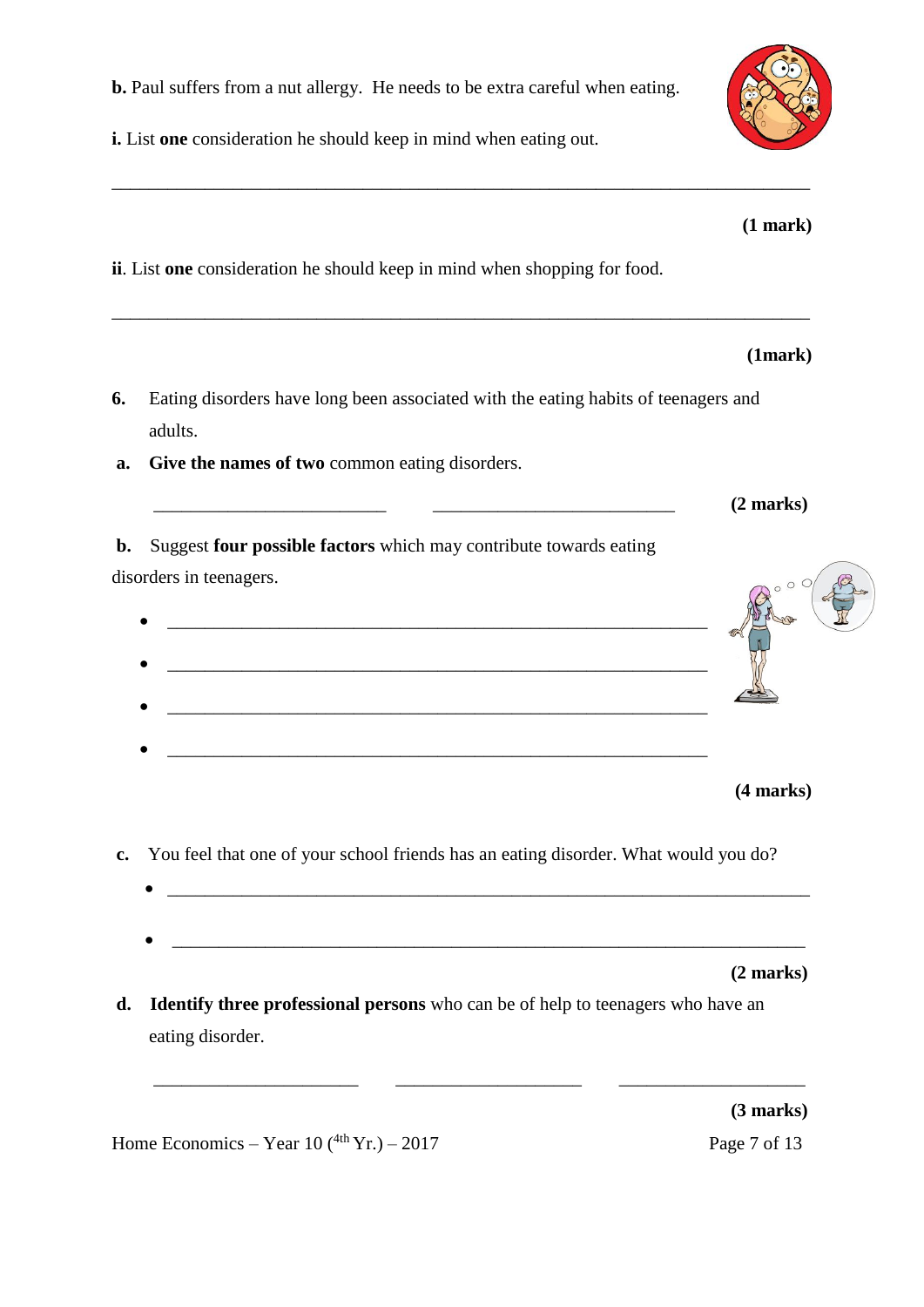**e.** Name an organisation which offers residential assistance to persons who have an eating disorder.

| 7a. What is the symbol shown on the right called?                                                                                                                                        | (1 mark)<br>$(1/2$ mark) |
|------------------------------------------------------------------------------------------------------------------------------------------------------------------------------------------|--------------------------|
| <b>b</b> . Where is it usually found?<br>c. What advantage does this symbol have to the consumer?<br>d. Cettina is a seventy-nine-year old living on her own. She buys on a daily basis. |                          |
|                                                                                                                                                                                          |                          |
|                                                                                                                                                                                          |                          |
|                                                                                                                                                                                          |                          |
|                                                                                                                                                                                          | (2 marks)                |
| i. Which kind of shop would be most convenient to her?                                                                                                                                   |                          |
|                                                                                                                                                                                          | (1 mark)                 |
| ii. Give two advantages and one disadvantage that this kind of shop offers to Cettina.                                                                                                   |                          |
| Advantages                                                                                                                                                                               |                          |
| 1.                                                                                                                                                                                       |                          |
|                                                                                                                                                                                          |                          |
|                                                                                                                                                                                          |                          |
| 2.                                                                                                                                                                                       |                          |

Page 8 of 13 Home Economics – Year 10  $(^{4th}$  Yr.) – 2017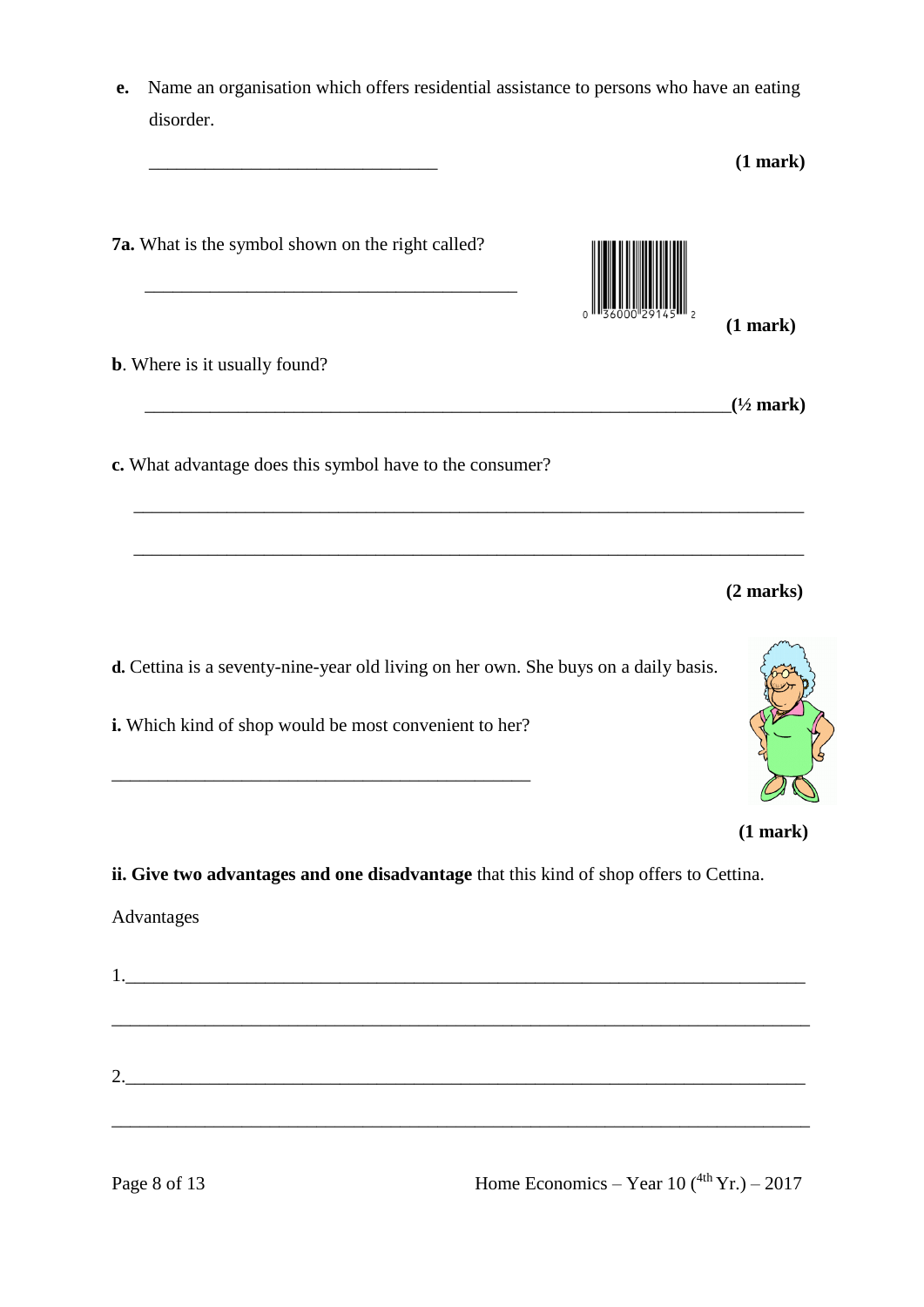### Disadvantage

**(4, 2 marks)**

**e**. Twenty-two year old Mary loves shopping online.

**Which two suggestions** would you give Mary to ensure safe shopping when she is ordering goods?

\_\_\_\_\_\_\_\_\_\_\_\_\_\_\_\_\_\_\_\_\_\_\_\_\_\_\_\_\_\_\_\_\_\_\_\_\_\_\_\_\_\_\_\_\_\_\_\_\_\_\_\_\_\_\_\_\_\_\_\_\_\_\_\_\_\_\_\_\_\_\_\_\_\_\_

\_\_\_\_\_\_\_\_\_\_\_\_\_\_\_\_\_\_\_\_\_\_\_\_\_\_\_\_\_\_\_\_\_\_\_\_\_\_\_\_\_\_\_\_\_\_\_\_\_\_\_\_\_\_\_\_\_\_\_\_\_\_\_\_\_\_\_\_\_\_\_\_\_\_\_



```
(2 marks)
```
**8a. Which type of cookers** are A and B?



Home Economics – Year  $10(^{4th}Yr.) - 2017$  Page 9 of 13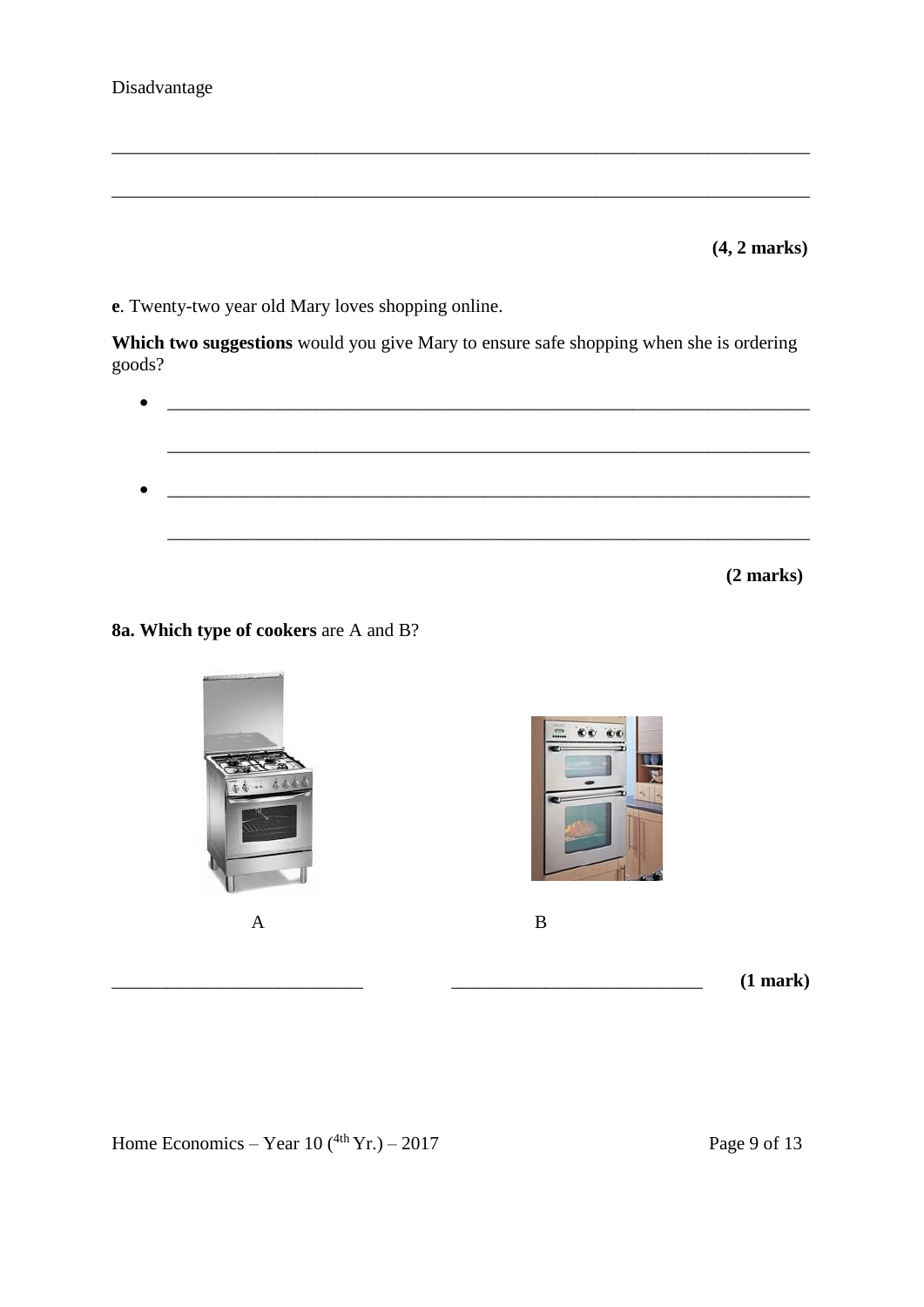**b.** Dave and Emma have a two year old boy and a five year old girl. They live in a penthouse. They need to change their old gas cooker. They are considering buying an induction cooker.

Give two reasons why you think that such a cooker would be suitable for Dave and Emma?

| (4 marks)                                                                                                                                   |  |
|---------------------------------------------------------------------------------------------------------------------------------------------|--|
| c. The cooker Dave and Emma like is rather expensive. Which method of payment can they<br>make use of to help make payment easier for them? |  |
| (1mark)                                                                                                                                     |  |
| d. Why would this method of payment be useful to Dave and Emma?                                                                             |  |
| (1 mark)                                                                                                                                    |  |
| 9. Residential homes for the elderly have increased these last few years.                                                                   |  |
| a. Give two suggestions why you think there is this demand for residential homes.                                                           |  |
|                                                                                                                                             |  |
|                                                                                                                                             |  |
|                                                                                                                                             |  |
|                                                                                                                                             |  |
|                                                                                                                                             |  |
|                                                                                                                                             |  |

**(2 marks)**

**b.** Why would it be beneficial to have residential homes for the elderly in one's town and village?

\_\_\_\_\_\_\_\_\_\_\_\_\_\_\_\_\_\_\_\_\_\_\_\_\_\_\_\_\_\_\_\_\_\_\_\_\_\_\_\_\_\_\_\_\_\_\_\_\_\_\_\_\_\_\_\_\_\_\_\_\_\_\_\_\_\_\_\_\_\_\_\_\_\_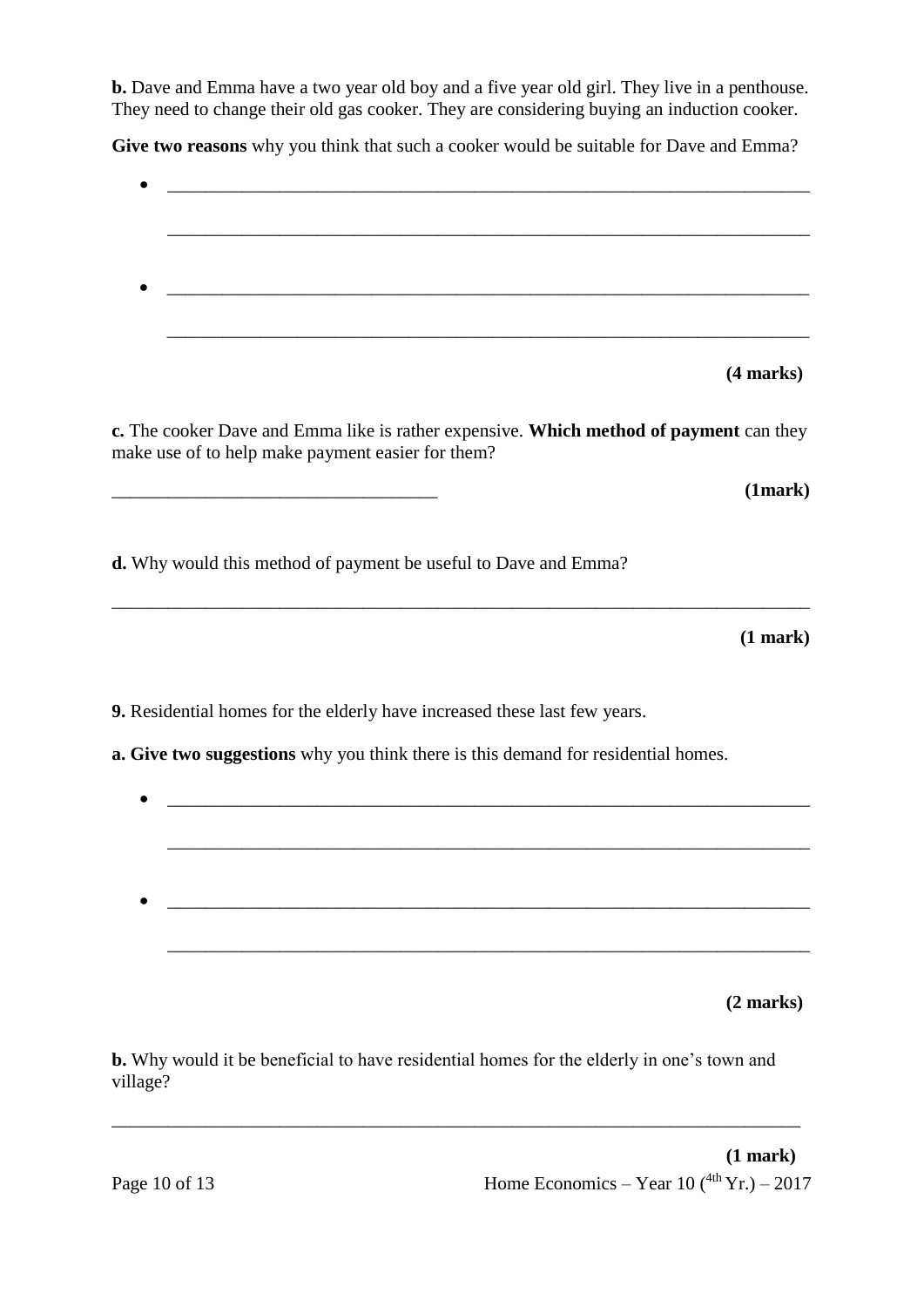**c.** Mr Fenech is a healthy seventy six-year-old widower living on his own. His children live abroad. Lately he has started to feel unsafe. He is thinking of moving to a residential home.

**Which two advantages** would a residential home offer to Mr Fenech?

| $\bullet$ |           |
|-----------|-----------|
|           |           |
|           |           |
|           |           |
|           |           |
| $\bullet$ |           |
|           |           |
|           |           |
|           |           |
|           | (4 marks) |

**d.** His friend is, however, suggesting an alternative solution so that Mr Fenech could still live at home and feel safe at the same time.

\_\_\_\_\_\_\_\_\_\_\_\_\_\_\_\_\_\_\_\_\_\_\_\_\_\_\_\_\_\_\_\_\_\_\_\_\_\_\_\_\_\_\_\_\_\_\_\_\_\_\_\_\_\_\_\_\_\_\_\_\_\_\_\_\_\_\_\_\_\_\_\_\_\_\_

\_\_\_\_\_\_\_\_\_\_\_\_\_\_\_\_\_\_\_\_\_\_\_\_\_\_\_\_\_\_\_\_\_\_\_\_\_\_\_\_\_\_\_\_\_\_\_\_\_\_\_\_\_\_\_\_\_\_\_\_\_\_\_\_\_\_\_\_\_\_\_\_\_\_\_

\_\_\_\_\_\_\_\_\_\_\_\_\_\_\_\_\_\_\_\_\_\_\_\_\_\_\_\_\_\_\_\_\_\_\_\_\_\_\_\_\_\_\_\_\_\_\_\_\_\_\_\_\_\_\_\_\_\_\_\_\_\_\_\_\_\_\_\_\_\_\_\_\_\_\_

**Which other option** could Mr Fenech consider? **Give a reason** for your answer.

Option

Reason

**(1, 2 marks)**

**10.** The Borg's Family have been constantly hearing about the importance of taking care of the environment especially when disposing of their waste. However, they do not know exactly how and would need some guidance.

\_\_\_\_\_\_\_\_\_\_\_\_\_\_\_\_\_\_\_\_\_\_ \_\_\_\_\_\_\_\_\_\_\_\_\_\_\_\_\_\_\_\_\_\_ \_\_\_\_\_\_\_\_\_\_\_\_\_\_\_\_\_\_\_\_\_\_

**a.** What kind of material should they throw in the green/grey bag which is collected every Tuesday and Thursday/Friday?



Home Economics – Year  $10(^{4th}Yr.) - 2017$  Page 11 of 13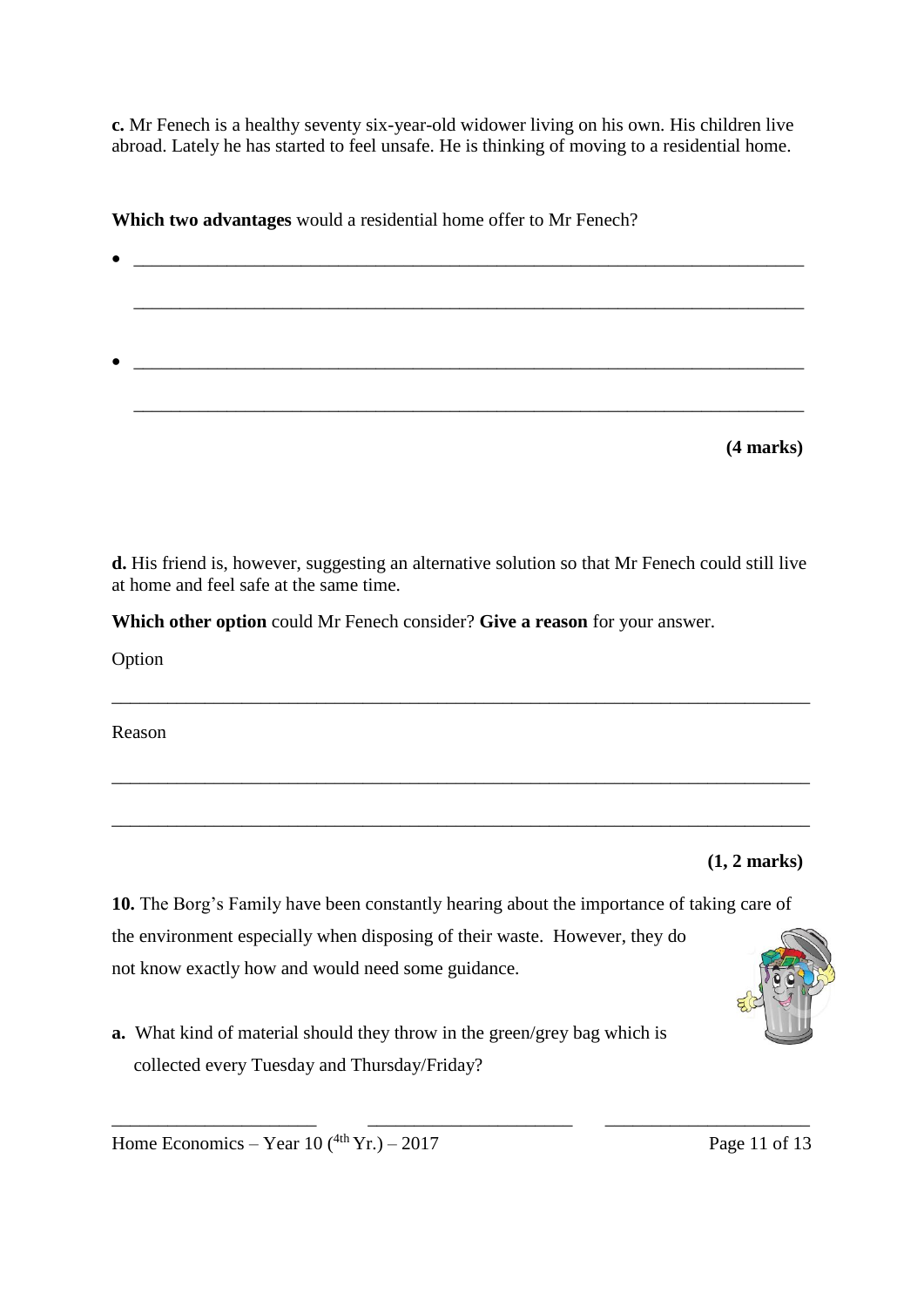**b.** What measures will be taken if they do not take out the correct bag on the right day?

\_\_\_\_\_\_\_\_\_\_\_\_\_\_\_\_\_\_\_\_\_\_\_\_\_\_\_\_\_\_\_\_\_\_\_\_\_\_\_\_\_\_\_\_\_\_\_\_\_\_\_\_\_\_\_\_\_\_\_\_\_\_\_\_\_\_\_\_\_\_\_\_\_\_\_

\_\_\_\_\_\_\_\_\_\_\_\_\_\_\_\_\_\_\_\_\_\_\_\_\_\_\_\_\_\_\_\_\_\_\_\_\_\_\_\_\_\_\_\_\_\_\_\_\_\_\_\_\_\_\_\_\_\_\_\_\_\_\_\_\_\_\_\_\_\_\_\_\_\_\_

### **(1 mark)**

**c.** Family Borg have a garden in their home. What can they do with the organic waste that they have at home?

**d. List two** examples of organic waste.

- 
- $\bullet$   $\qquad \qquad$   $\qquad \qquad$   $\qquad$   $\qquad$   $\qquad$   $\qquad$   $\qquad$   $\qquad$   $\qquad$   $\qquad$   $\qquad$   $\qquad$   $\qquad$   $\qquad$   $\qquad$   $\qquad$   $\qquad$   $\qquad$   $\qquad$   $\qquad$   $\qquad$   $\qquad$   $\qquad$   $\qquad$   $\qquad$   $\qquad$   $\qquad$   $\qquad$   $\qquad$   $\qquad$   $\qquad$   $\qquad$   $\qquad$   $\qquad$   $\qquad$

**e.** This family have just recently refurbished their house. They have a lot of waste and material such as mattresses, cabinets, furniture, stone etc. which they need to throw away. **Mention two** facilities this family can make use of to dispose of this kind of waste.

- $\mathcal{L}_\text{max}$
- $\bullet$   $\qquad \qquad$   $\qquad \qquad$   $\qquad$   $\qquad$   $\qquad$   $\qquad$   $\qquad$   $\qquad$   $\qquad$   $\qquad$   $\qquad$   $\qquad$   $\qquad$   $\qquad$   $\qquad$   $\qquad$   $\qquad$   $\qquad$   $\qquad$   $\qquad$   $\qquad$   $\qquad$   $\qquad$   $\qquad$   $\qquad$   $\qquad$   $\qquad$   $\qquad$   $\qquad$   $\qquad$   $\qquad$   $\qquad$   $\qquad$   $\qquad$   $\qquad$

#### **(2 marks)**

**f.** Sarah, the eldest daughter of the family has recently grown out of a number of clothes and shoes. Mention a campaign which she can make use of to dispose of this kind of waste, which has recently been introduced in Malta.

\_\_\_\_\_\_\_\_\_\_\_\_\_\_\_\_\_\_\_\_\_\_\_\_\_\_\_\_\_\_\_\_\_\_\_\_\_\_\_\_\_\_\_\_\_\_\_\_\_\_\_\_\_\_\_\_\_\_\_\_\_\_\_\_\_\_\_\_\_\_\_\_\_\_\_



 $( \frac{1}{2} x 2 = 1$  mark)

\_\_\_\_\_\_\_\_\_\_\_\_\_\_\_\_\_\_\_\_\_\_\_\_\_\_\_\_\_\_\_\_\_\_\_\_ **(1 mark)**